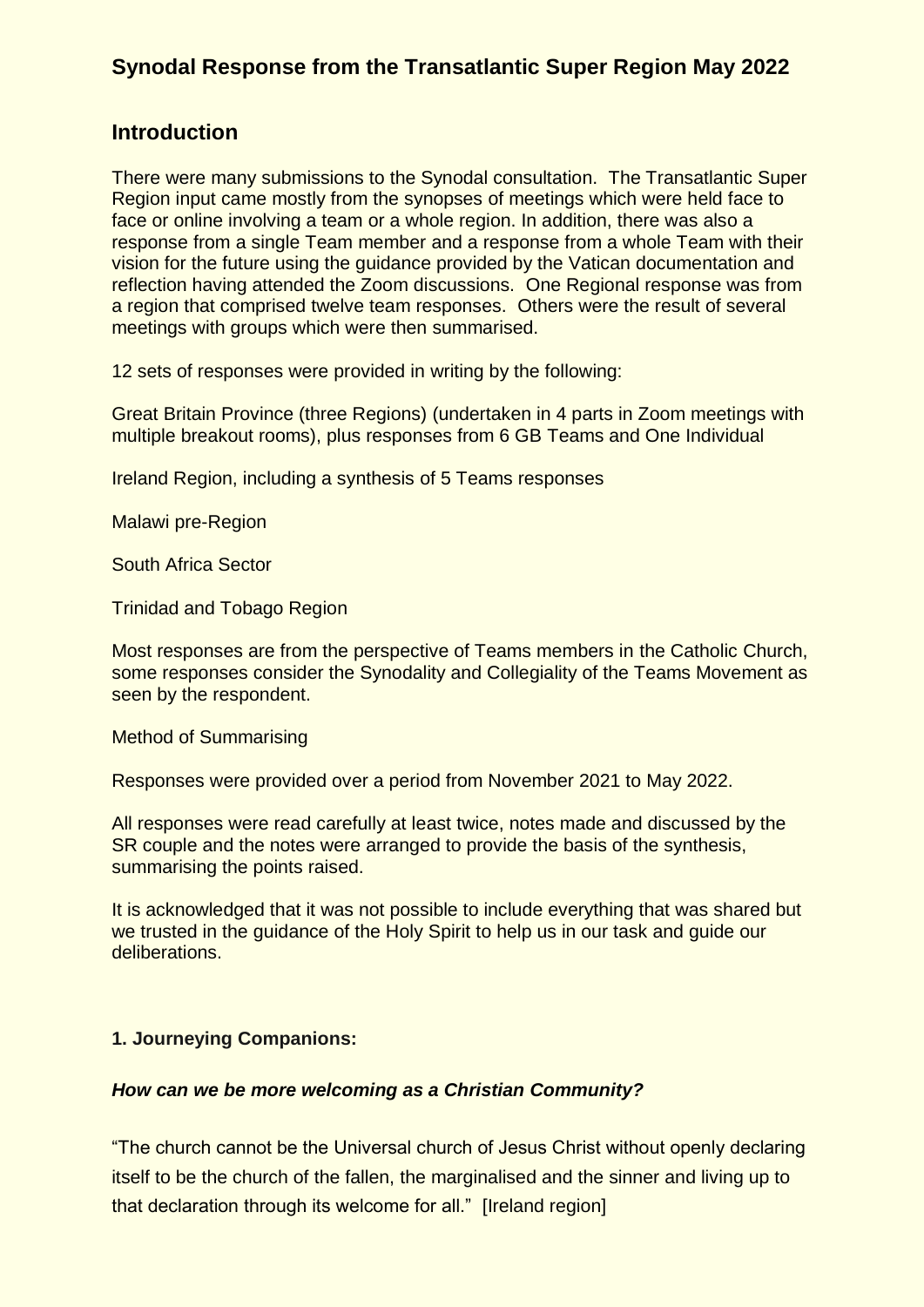There were many responses to the question of being more welcoming. Most reported the need for demonstrating "joy" and for being "welcoming" communities who show Gods love rather than being bound by rules.

Many expressed a need to support all: regardless of economic, physical, emotional situation, race, skin colour, gender or sex. The role of women was also an area which it was felt needs to be addressed in our communities and dioceses. It was suggested on many occasions that women do not feel valued in the Church but actually provide the backbone of effort and support in our faith communities.

There were many suggestions about how to achieve this welcoming approach:

- Be open to new faces; don't ignore old faces
- Have a welcoming team at every event to be a point of contact and to exude warmth
- Develop personal encounters with others in our community; those living in poverty, refugees, those with mental and emotional health needs, those in irregular marriages, those who are divorced, separated, or just struggling in life
- Meet people where they are and walk with them
- Break the ice and then develop relationship to avoid losing people to nothing
- Avoid 'rules-are-rules' attitude … our community is not just 'black-and-white' there are a lot of grey areas
- Make 'welcoming' a more important part of our Sunday gathering around Mass
- Walk alongside those who have despaired because of the recent scandals in the Church
- "We need to ask ourselves if we are consigning to "the margins" those couples who are in different family structures, e.g. in stable relationships but not formally married, or those Catholics who are divorced and remarried, or those who are in unstable or difficult relationships – these are all our companions. Are we sure that they are welcomed and are being accompanied on the journey? Can we do better?" [GB Province]
- Each one of us is broken in some way are we sometimes being too judgemental about our fellow travellers?
- "We must not be isolated in our own Team, Fr Caffarel said that "Teams should look outward" [Ireland]

### **2. Listening:**

### *To whom do we listen?*

Listening is at the heart of the Synodal process. It was felt that in the Church the practice of listening and really hearing what is being said by the faithful is not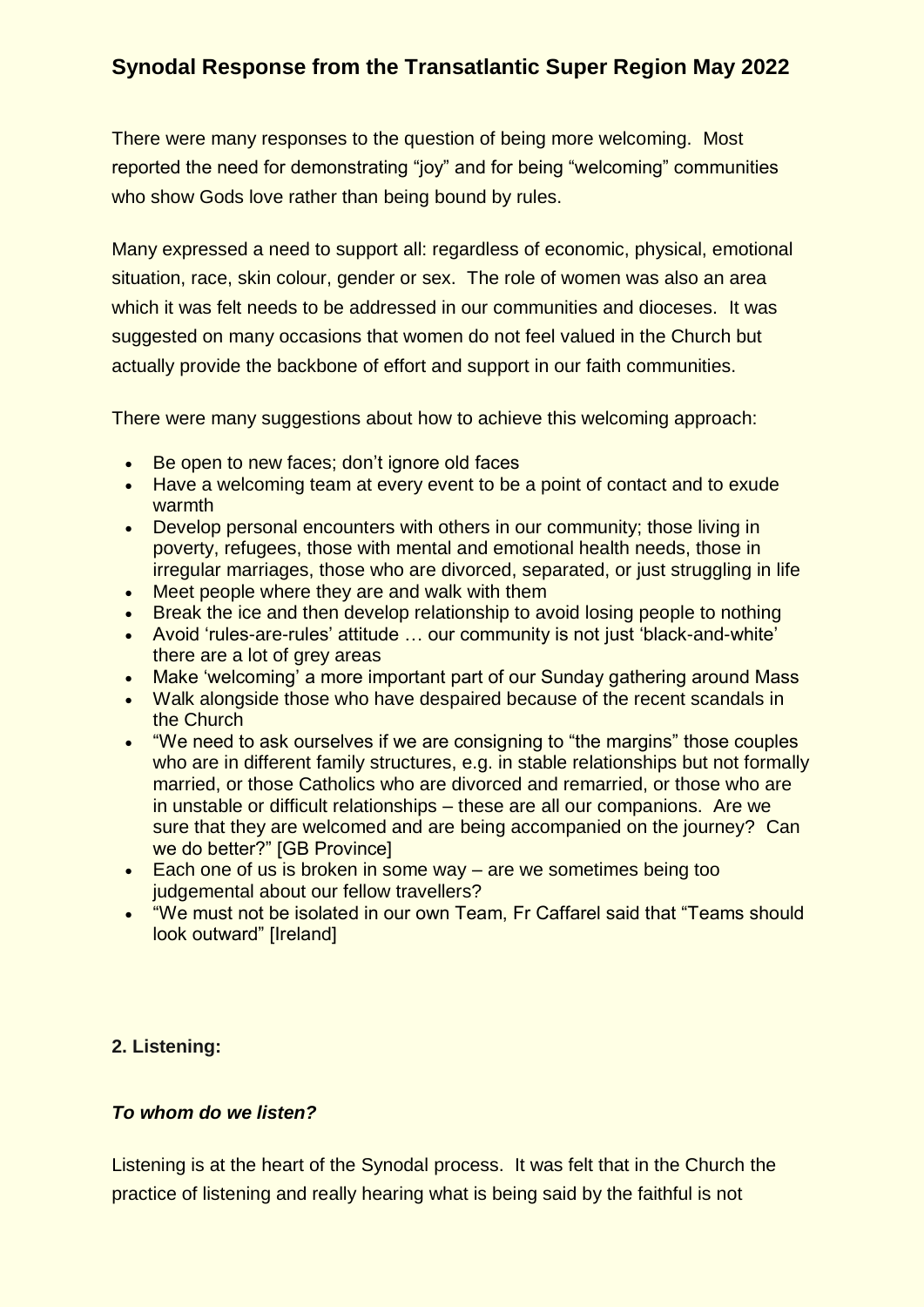strong. There is little experience in effective listening, and we all, priests and laity need to learn how to develop this skill. There is a feeling that the laity are not being listened to; there is a real hope and expectation that with Pope Francis and the Synodal process, this will change. There is a perception that at present "listening" happens through a "filter". One response suggested that Canon law is such a filter.

Some comments suggested that we need to establish organisational structures to enable listening. This will not happen unless there is a real focus on this. This needs to happen at parish, diocesan and other levels in the church so that the views of the laity as well as the clergy are heard and, importantly, inform decision making.

With some exceptions, the voice of women does not feature strongly in the Church. A mark of Synodality would be to see this change. The hierarchy excludes women and there are few women in high positions and positions of influence in the Church, although more have been appointed in recent times. Yet paradoxically, within the history of the church, and to the present day, most of the work has been done by women. Parishes and groups within the Catholic community are often hugely supported by female volunteers. Historically, female religious congregations have contributed enormously to the running of hospitals, schools and parishes.

"To be Synodal the Church will need to learn how to listen – to develop the skills and the organisational approaches, to understand the lives and experiences and concerns of the faithful and to be open to responding to the messages that they hear". [Malawi]

Some suggested that creating Parish Councils and/or Evangelisation Strategy Teams are ways of involving people and of opening dialogue within parishes and strengthening mission.

Some responses referred to the importance of involving all family members young and old… with special emphasis on our young people as they are our future Church (and future priests and religious). There should be a plan to engage and support young people beyond Confirmation.

Several said that we need to listen to our conscience and respond to the promptings of the Holy Spirit. As a Benedictine monk leading a Teams retreat once said "work, pray, agitate".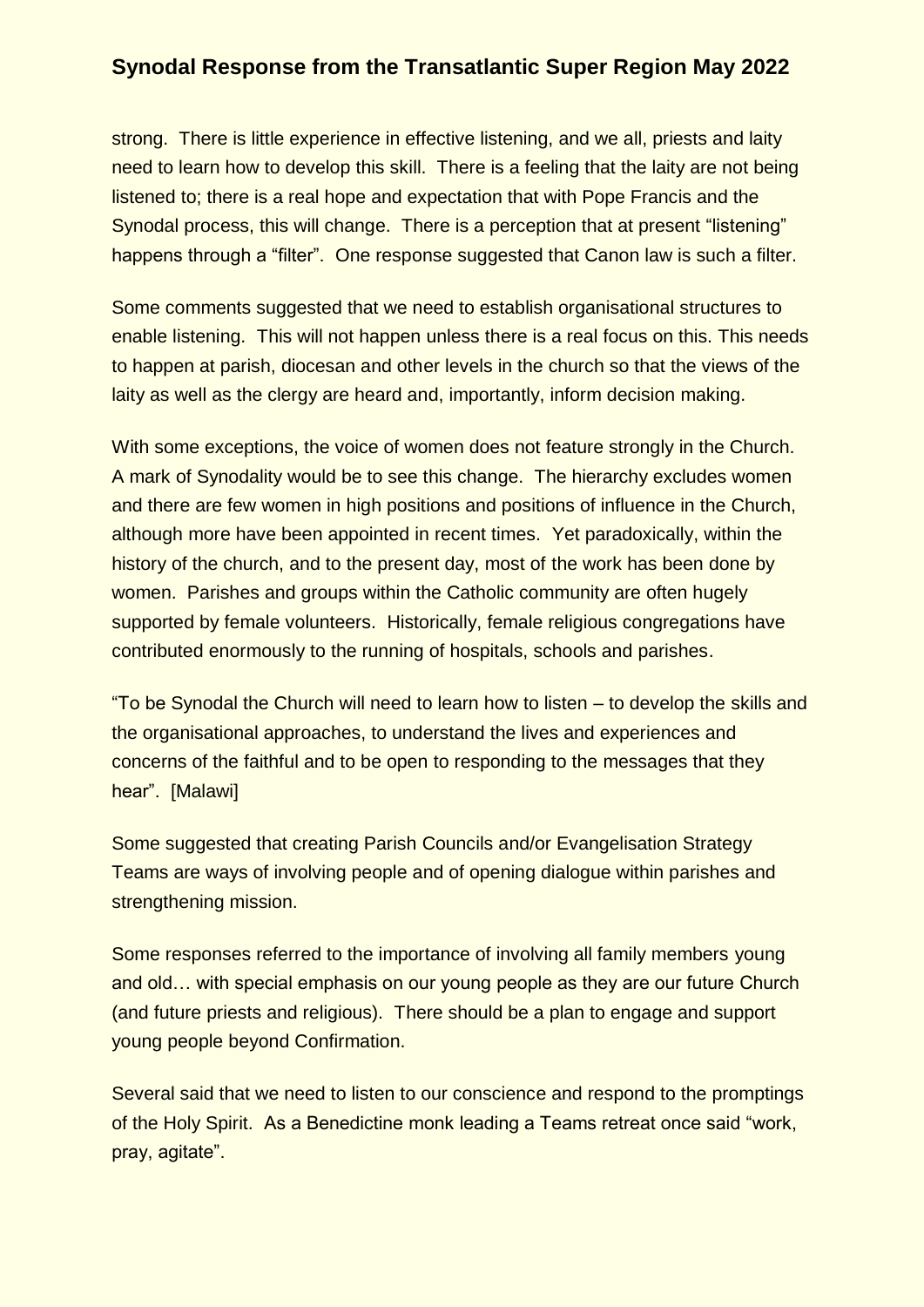"Pope Francis said "…the Eucharist is not the reward of saints, but the bread of sinners." The church needs to welcome all." Listening is crucial to welcome.

### **3. Speaking Out:**

#### *How can we be more honest in our dealings with one another?*

Many responses suggested the need for there to be an atmosphere of being "listened to" before people feel comfortable about "speaking out"

Some responses suggested the need for a positive and constructive way of speaking and for acceptance of differing opinions. The tone of speaking out and of listening needs to take account of the fear of confrontation and rejection that some have experienced in the past.

Many mentioned the need to recognise charisms and gifts of individuals and to allow people to play to their strengths and God given talents. It was noted that often people feel frustrated that priests are unwilling to accept offers of help from people with expertise – "the laity are no longer amateurs – the priests no longer endlessly energetic and able to be responsible for everything."

Church and Laity need to act with transparent integrity for the common good.

A group shared that in a multicultural society like South Africa, it is difficult at times to speak out freely and frankly. To promote open communication, people have to first acknowledge each other's culture, background and sometimes racial prejudices. Acceptance of each other's past and current situation will help people to communicate better. As a result, speaking out will also require much honesty, courage and trust.

Suggestions for how to speak out:

- Listen with understanding and empathy.
- Speak out even if the issue is contentious.
- Combine thoughtfully chosen words with sensitive actions.
- Distinguish between the sinner and the sin-avoid righteous piety.

Speak with love for the other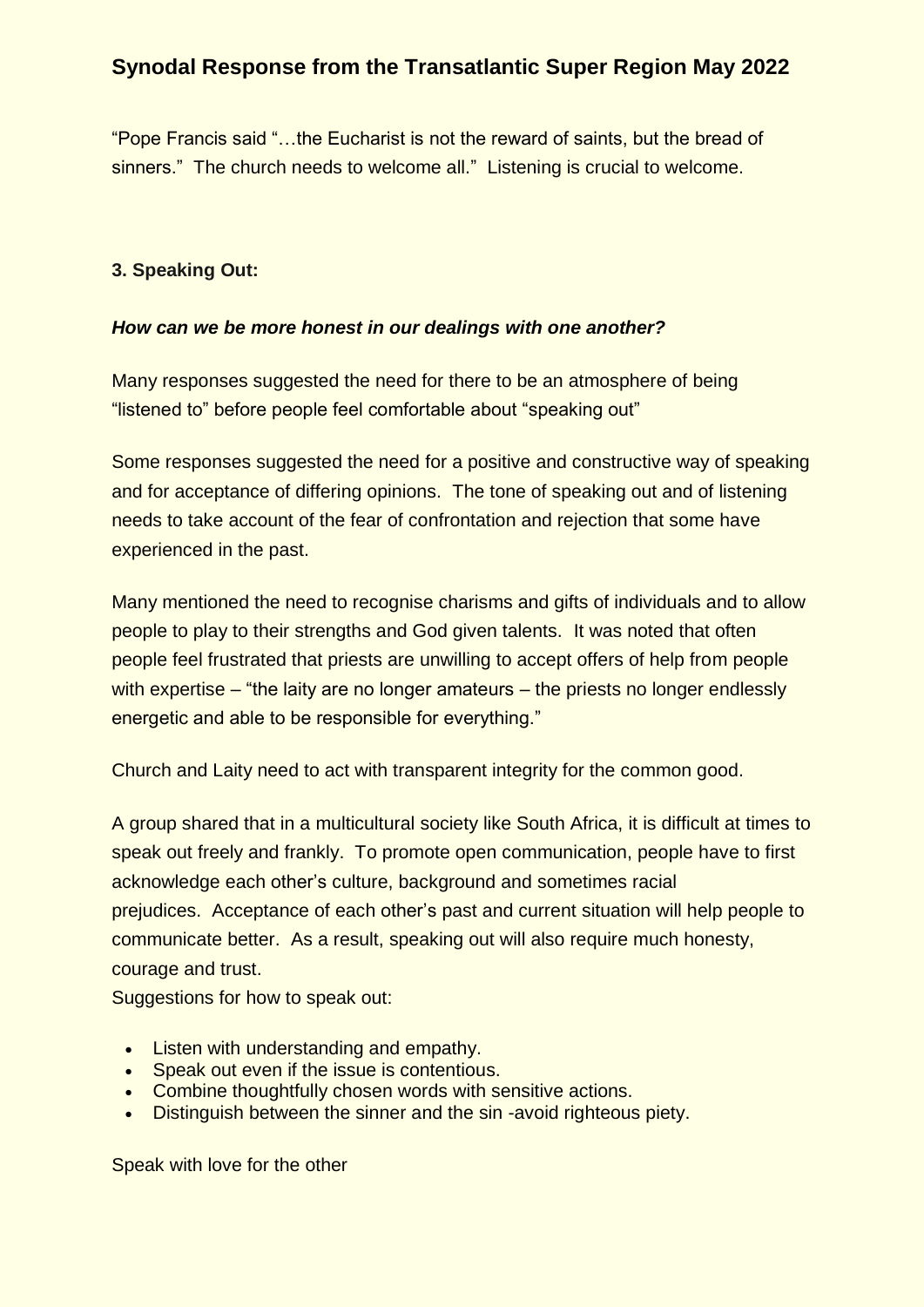One response raised the promotion of Christian values in the workplace as an issue to speak out about. "Most people spend large amounts of their time in the workplace, whether virtual or in person, yet the workplace is rarely considered in terms of Christian principles. Issues of concern include treatment of low-paid workers, harassment of staff, inter-personal relations and behaviour, ethical conduct of individuals and organisations, and much more. There is a perception that young people are not being adequately prepared for their working lives. How do we give them the formation needed to cope with the complexities of modern working situations, as well as encouraging ethical behaviour in the workplace? In general, the priesthood, as a whole, does not usually have a lot of experience in any workplace outside the Church, although some deacons do. It was suggested that within parishes and within Teams we think about what formation is needed to prepare young people for their working lives and what support we need to enable us to function as good Christian employers and employees."

A thought that was shared.

"The church is like compost, rotting and smelly, but it is transformed into nutritious life-giving earth by regular turning and letting the air in. The centre opens up to the periphery." We need to mix things up in order for progress to happen.

### **4. Celebrating:**

#### *How might we celebrate better the Liturgy in our Parish?*

It was clear from comments that journeying together in our prayer and liturgy is seen as crucial.

"A reoccurring theme of reflections was that of the need for flexibility and variety in liturgy, allowing local churches and communities to use that which expresses their faith and needs at particular times and places"

Many felt that to promote the active participation of all the Faithful the liturgy also needs to be accessible to all and inclusive of all. Priests and parishes need to look at the needs of all their parishioners –providing a variety of Masses, a quiet Mass, a sung Mass, folk Mass, school Mass, healing Mass and so on.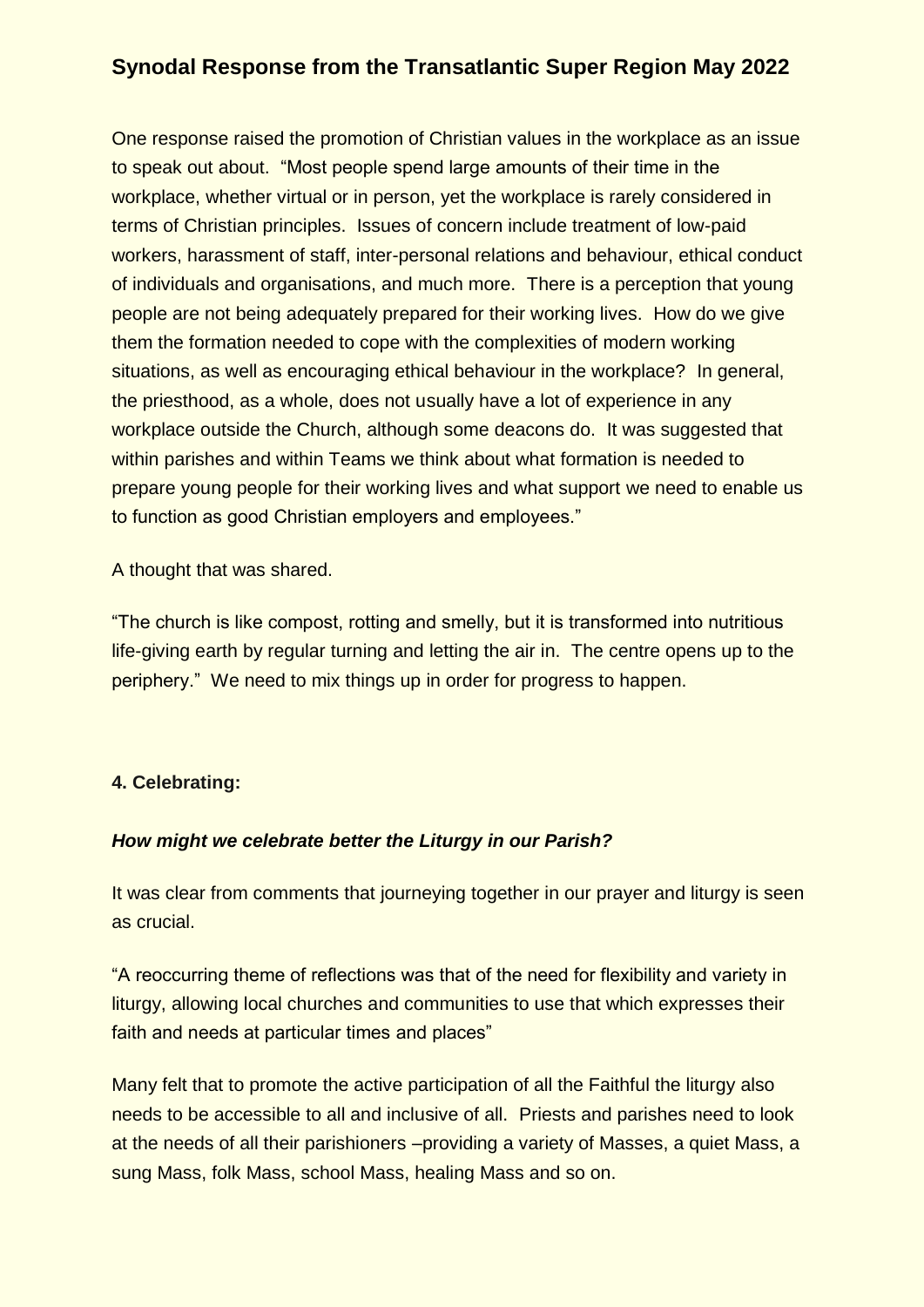Some suggestions were:

- Involve all ages in participation in the liturgy- e.g. young readers, family take up the offertory
- Encourage a folk-choir and congregation singing as this helps fuller participation in prayer
- Being a Catholic is not just about 'being on your knees'-it is being able to celebrate joyfully
- Celebrate each state in life i.e. mix school attendees with jobless group, Toddler group and the elderly and so on

Some felt that the Catholic Church doesn't experience the wealth of prayer that other denominations do, because the focus is on the Mass. It would be good to provide opportunity for different forms of prayer, praying aloud or in silence, communal prayer, praise and worship, adoration. Messy church, prayer groups for specific purposes, Mothers prayers and so on.

A thought from the Catechism CCC219 "The liturgy as the sacred action par excellence is the summit toward which the activity of the Church is directed, and it is likewise the font from which all her power flows. Through the liturgy Christ continues the work of our redemption in, with and through his Church."

### **5. Co-Responsible in the Mission**:

### *How well do we (clergy, laity) work together in mission of the Church?*

It was suggested that there needs to be clarity in what the "mission of the Church", diocese or parish is. In any organisation if people are to work together, they need to understand the mission.

Some felt that teaching and demonstrating love and involvement is "What Christians do" i.e. the mission.

As baptised Disciples of Christ we are all called to share Christ's message of hope. "Being witness to the love of God, is our essential mission as Church."

Formation was a key word in responses to this section – formation of both priests and laity. All of us should be actively involved in ongoing formation to enable us to be confident in our role as missionary disciples. There was an emphasis on training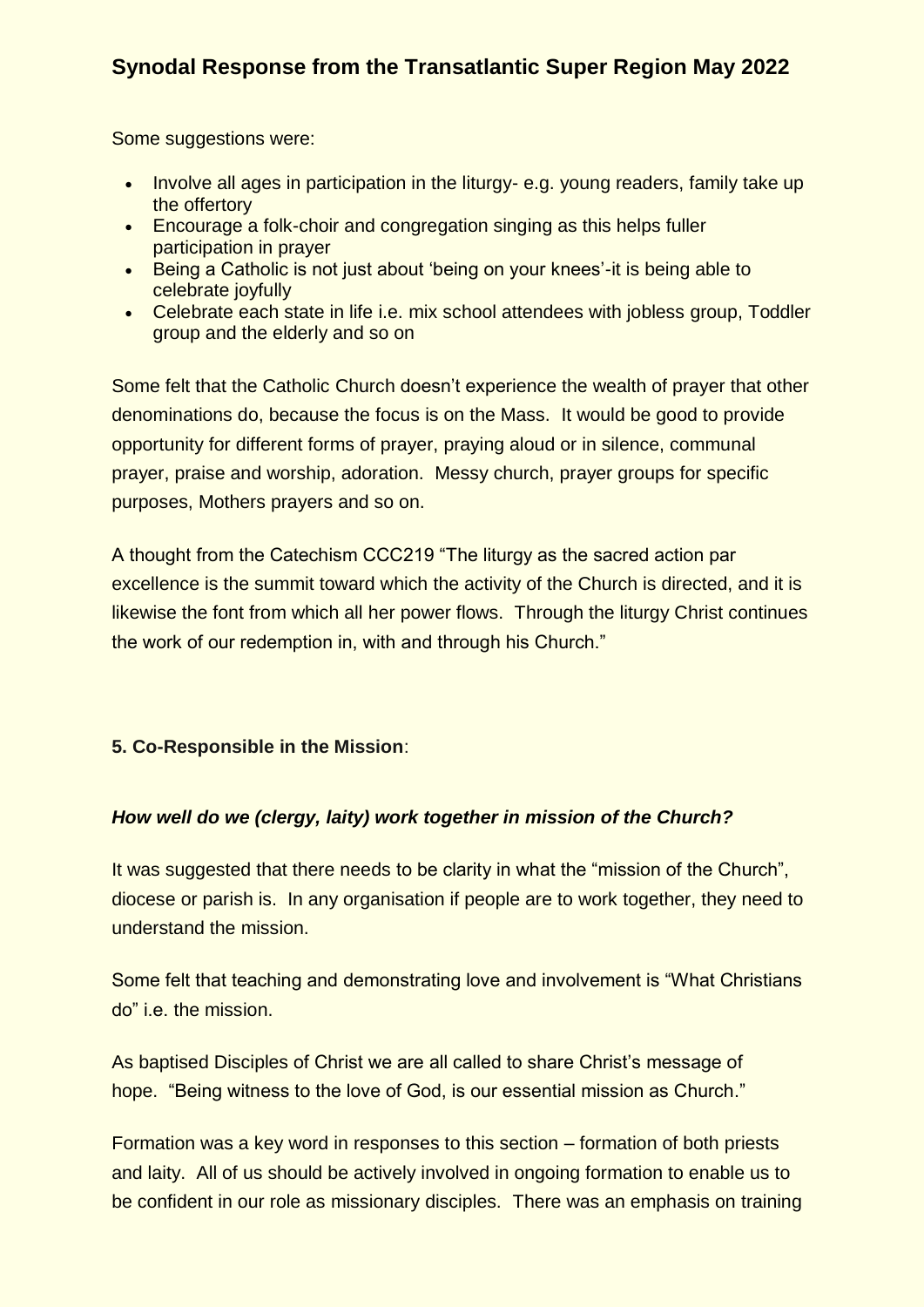and formation, e.g. for leadership coaching for clergy and for laity so that the needs of those in our churches and on the peripheries can be addressed by confident well equipped missionary disciples.

Bishops and priests should encourage their flock to "co-respond" – to take an active part in their parish and diocese. There were comments that not all priests work in a Synodal way, making this difficult.

Many felt that priests could share their load more if they knew and trusted their parishioners more. It was felt that if they get to know their "flock", better trust will build- they should "smell their sheep". In some dioceses priests are moved frequently making this building up of relationships, local knowledge, and expertise difficult.

Lay engagement, if encouraged, leads to a feeling of shared responsibility in local communities which leads to cohesion and well-being.

We must be aware that formal structures for adult and youth formation are essential if faith is to be a source of life for future generations. This is our responsibility.

A comment was made that Teams of our Lady can contribute to the discussion in wider society about marriage and family life. Teams can do this through working with other organisations that support marriage and family life and foster strong social and family development and relationships. This happens in some countries in the Teams Transatlantic Region where Teams in GB, Ireland and Trinidad work in union with organisations for the good of all families e.g. GB Association of Catholic Marriage Organisations and Marriage and Family Life Departments and Trinidad AFLC (Archdiocese Family Life Commission).

Some commented that all parish service should be for 3 years. It was suggested One year to learn, one to excel and one to pass on the knowledge and skills to a successor. Examples of this could include service in parish teams (catechists, Eucharistic ministers, readers, cleaners etc.). In this way expertise is shared and roles are not for a select few. All should be encouraged to consider service in lay ministries, e.g. as readers, servers, ushers, welcomes, stewards, cantors, cleaners etc.);

"We are all responsible for creating an ever-flowing circle of love and compassion" for others."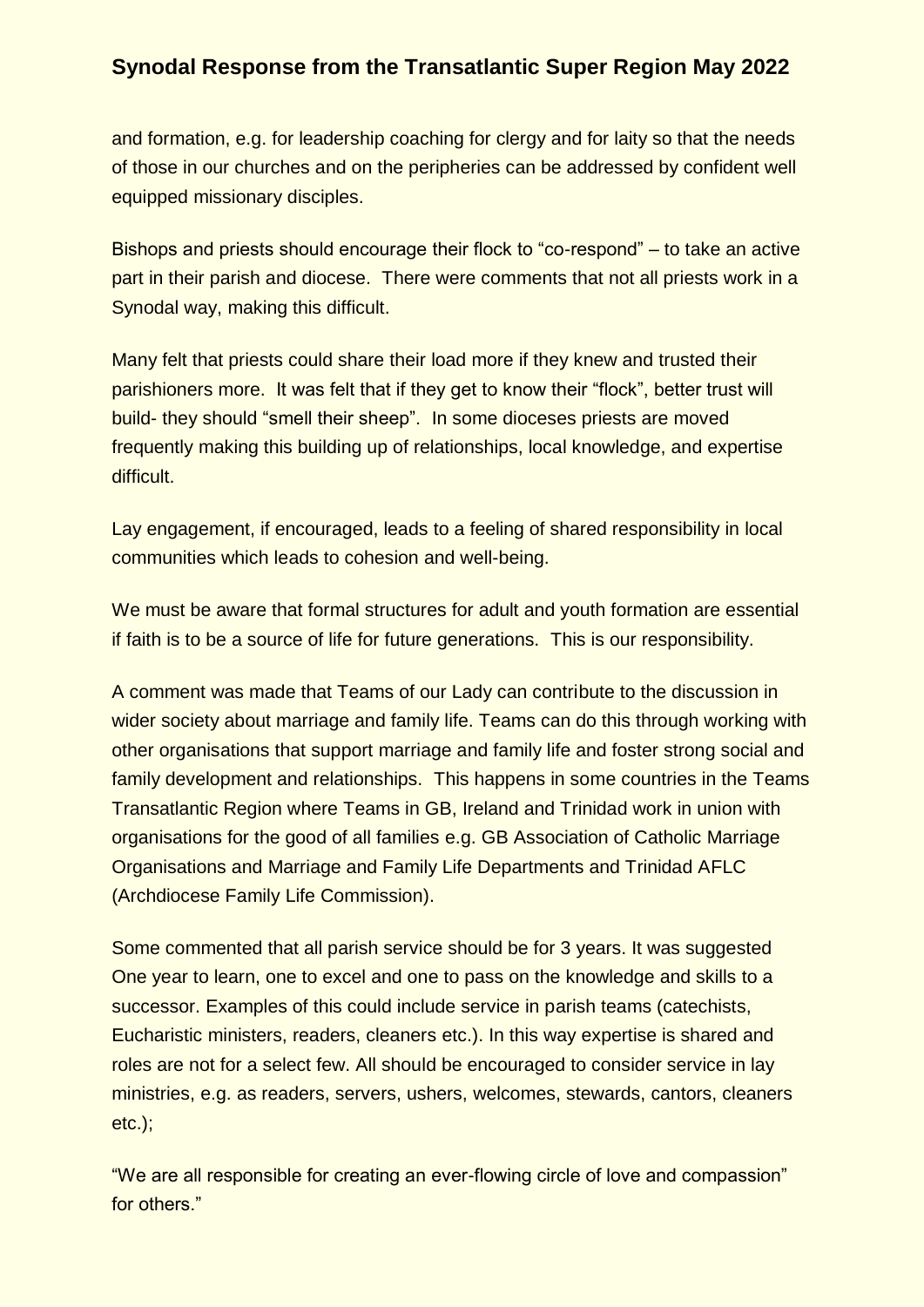#### **6. Dialogue in Church and Society:**

#### *How can we (diocese, parish, group) be more outward facing?*

Dialogue is more than words: it's what we do and how we show who we are. It is a two-way process – not "one way down" communication as some have reported feeling.

Dialogue involves listening and responding. We are all children of God and if dialogue is to be effective then principles of honesty and sincerity and respect for others are paramount.

Sacramental programmes provide a good opportunity for dialogue with those on the peripheries; many parents do not themselves understand the faith they are wishing to pass on and this is an opportunity for dialogue and growth.

"Parishes need to have a vision, not just on paper but, in reality."

In the responses there were many suggestions on how to foster dialogue in Church and society:

- Get involved in meaningful ecumenism i.e. be open to experiences from other communities;
- "We must listen before we speak or act."
- We must be aware of barriers to communication
- Keep it simple
- Recognise changes in society (divorce, LGBT, abortion) and develop helpful pastoral responses for those who are affected
- Support those in poverty, grief or stressful situations in our local environment by -volunteering in food banks, joining support groups, like Citizens Advice Bureau, and listening to their stories with empathy
- Support refugees from war torn countries formally through Caritas initiatives and informally in our local places of work and worship
- Be seen locally through our witness

#### **7. With the other Christian Denominations:**

*In what ways might we improve our dialogue and relation with other Christians?*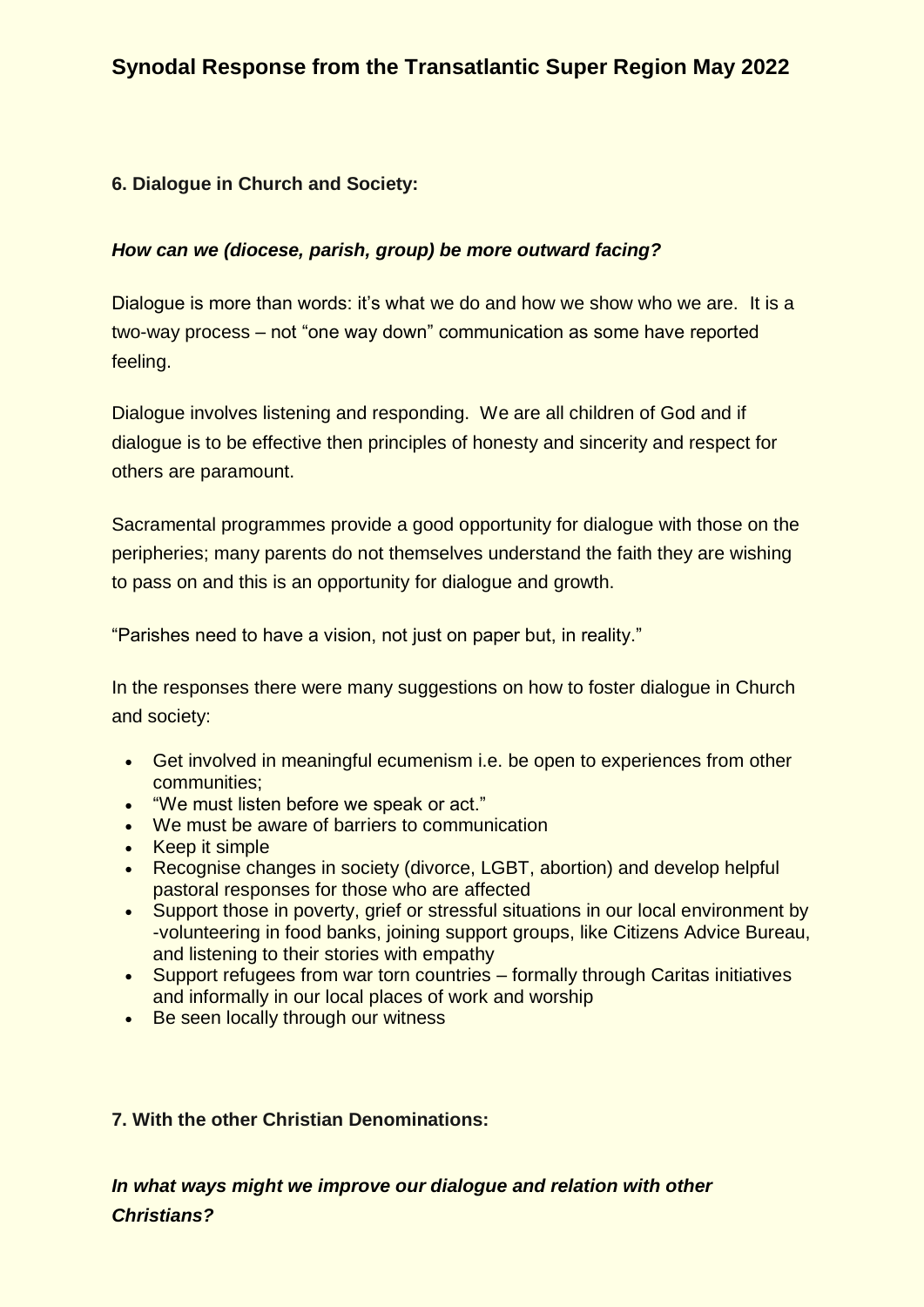Dialogue with other Christians reveals the presence of the Spirit, working in common among all the faithful for the common good.

Look for ways to bring different traditions together

Leave Catholic superiority behind and be prepared to welcome others in

Christians need to work together – they are now in the minority in some countries

Be represented and active in our local Christians Together group

Use ecumenical resources like "The Marriage Course" which provide enrichment for marriages

Join in Marriage week activities- each church taking responsibility for this each year in turn

Join in Songs of Praise events

Improve our participation in interfaith events (e.g. Good Friday Walk of Witness, World Day of Prayer, Christian Aid week, Messy church, Pentecost activities- Thy Kingdom come, Refugee support, Inter-church families,

Be more open to participation where possible … (e.g. ecumenical house groups);

Recognise there are difficult areas (e.g. Communion) where sharing could be divisive;

Ecumenical Lenten discussion groups "The parish priest and the Church of Ireland minister gave Lenten talks in a hotel and successfully brought together two traditions."

#### **8. Authority and Participation:**

### *How can we make the Church more participatory and increase coresponsibility?*

It was shared that Authority implies responsibility to facilitate growth and development.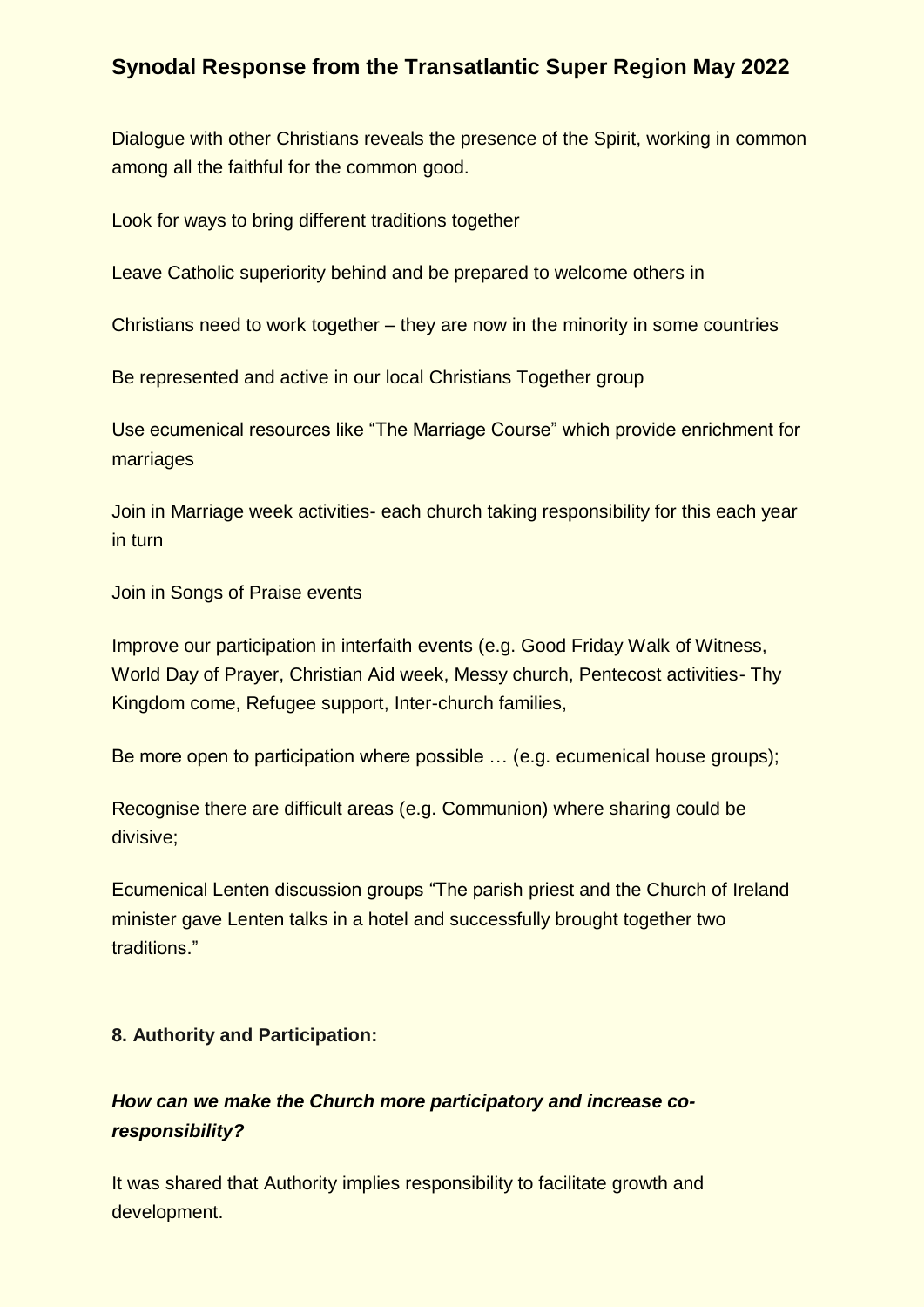There was much discussion about Parish Pastoral councils. Some have effective groups and others are virtually unknown. To foster Synodality they need to be visible, transparent, and work effectively and communicate properly with their parish. Another suggestion was that the Parish Council / Evangelisation Strategy Team should if possible be democratically elected and listened to by the priest and parishioners

"The parish pastoral council can be thought of as an inner and outer circle of influence.-the inner circle concerns littler tasks and the outer circle is about areas of concern and how they may be approached." [Ireland]

Share the message that participation in the life of the community is expected

Ensure inclusion and remove barriers

As said in a previous section it was felt that roles should be time limited to support better listening and ensure energy levels are maintained

People are wary of commitment as volunteers … being drawn into wider responsibilities; but parishes need to "recruit" a pool of volunteers so that there is a culture of delegation

Recognise that lay volunteers have work and family to factor into other responsibilities;

Develop roles of pastoral responsibility for women;

Recognise value of all (men and women) equally in pastoral ministry …

Give transparent shared consideration to possibilities for married and women-priests;

#### **9. Discerning and Deciding:**

### *What new processes of decision-making and decision-taking are needed? How transparent and accountable are the decisions made?*

Processes of discernment and decision taking must be rooted in a spirit of prayer.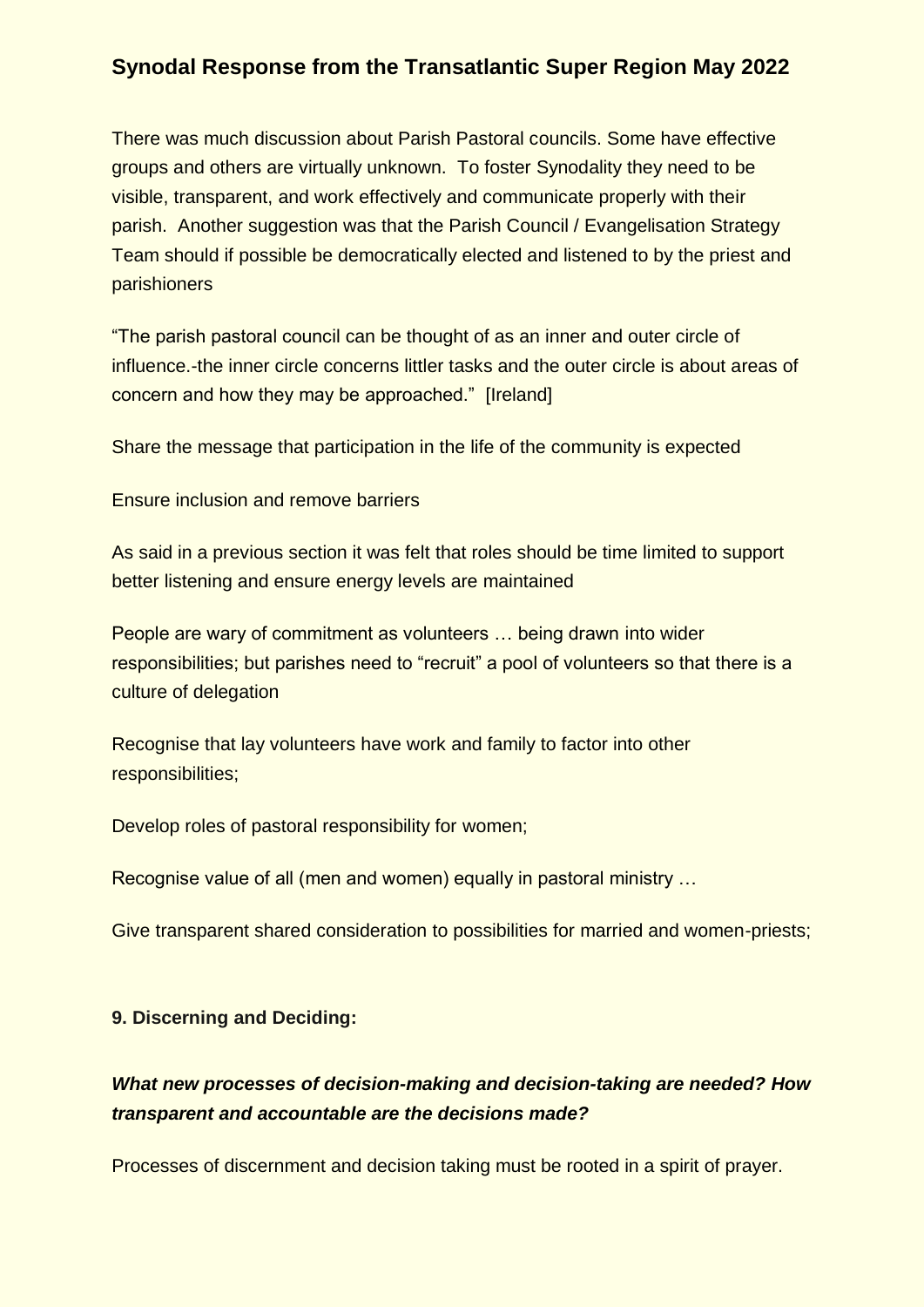The Church will need to demonstrate that it is using a Synodal approach in all areas from parishes all the way up to the Vatican in future.

It will be necessary for Synodality to be embedded in future decision making.

Some ways suggested for discerning and deciding are:

- Encourage involvement in parish tasks and find ways of planning for success through consultation and listening
- Provide welcoming structures to support pastoral services
- Be open to new or different ways of working
- Listen to ideas from younger generations
- **Encourage those who are reticent to get involved, to use their charisms for the** benefit of all
- We can ask "What would Jesus do?"

#### **10. Forming Ourselves in Synodality:**

#### *How do we form people to make them more capable of 'journeying together'?*

Within the Church there is a real need for formation at every level to help to develop skills in listening, communication, discernment, and transparency, all of which are needed for Synodality.

Training is needed at every level to help people take part in this process. There was a view that specific training was needed for anyone undertaking a role of responsibility at ALL levels within the church, both lay and clergy, and in particular that clergy need training in all leadership skills. Training of priests should include skills/awareness in management, finance, psychology, counselling, among others.

Parishes should be encouraged to learn from each other with examples of where things are working well, and good practice identified and shared. This could include reciprocal visits. This type of learning could be facilitated by Deaneries or Dioceses but in addition parishes will need a level of "middle management" to embed learning and bring about change.

Suggestions made included:

- Less focus on programmes walk with people from where they are
- Foster a sense of community